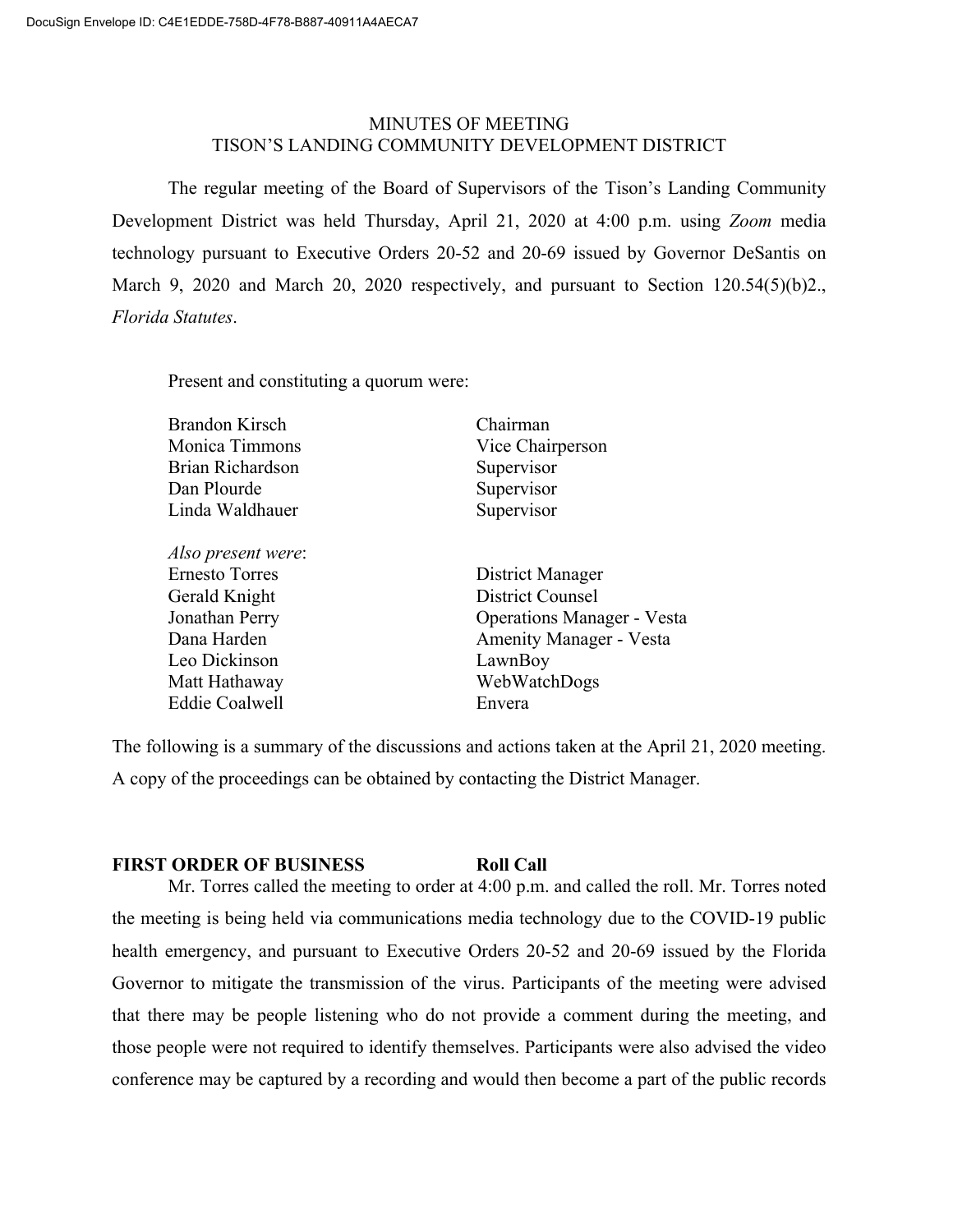of the District. Mr. Torres asked that anyone providing comment clearly identify themselves, and asked that any person of the public wishing to comment wait until the Chairperson or District Manager opens the floor to the public, with each person given a two-minute period for commentary.

#### **SECOND ORDER OF BUSINESS Public Comment**

There being none, the next item followed.

# **THIRD ORDER OF BUSINESS Staff Reports (1) A. Landscape**

Mr. Dickinson informed the Board that the mulch installation approved at the March meeting has been installed, the palms around the pool have been trimmed and that LawnBoy is monitoring the property for irrigation issues and making any repairs necessary. Mr. Dickinson also noted in the weeks following the meeting some of the trees in the pocket parks will be lifted to required heights and a new flower rotation will be installed.

### **FOURTH ORDER OF BUSINESS Consideration of Proposals for Security Enhancements**

### **A. Envera**

Mr. Coalwell gave an overview of Envera's proposal. The proposal for installation of cameras at the community entrances and the clubhouse totals \$11,465 with monthly charges of \$459 for pulling video any time it is requested, as well as a service and maintenance plan. Separate quotes were included for installation of a card reader system for a total of \$11,489.19 and installation of cameras at the utility shed for a total of \$10,096.44.

### **B. WebWatchDogs**

Mr. Hathaway gave an overview of WebWatchDog's proposal for installation of cameras at the community entrances and the clubhouse. WebWatchDogs does not provide monitoring and therefore are no monthly monitoring fees associated. The CDD staff would be educated on how to operate the camera system. The total quote of \$16,397.75 includes installation, set-up, and a one-year warranty. Extending the warranty on the equipment at the end of the one-year period would cost approximately \$1,000.

2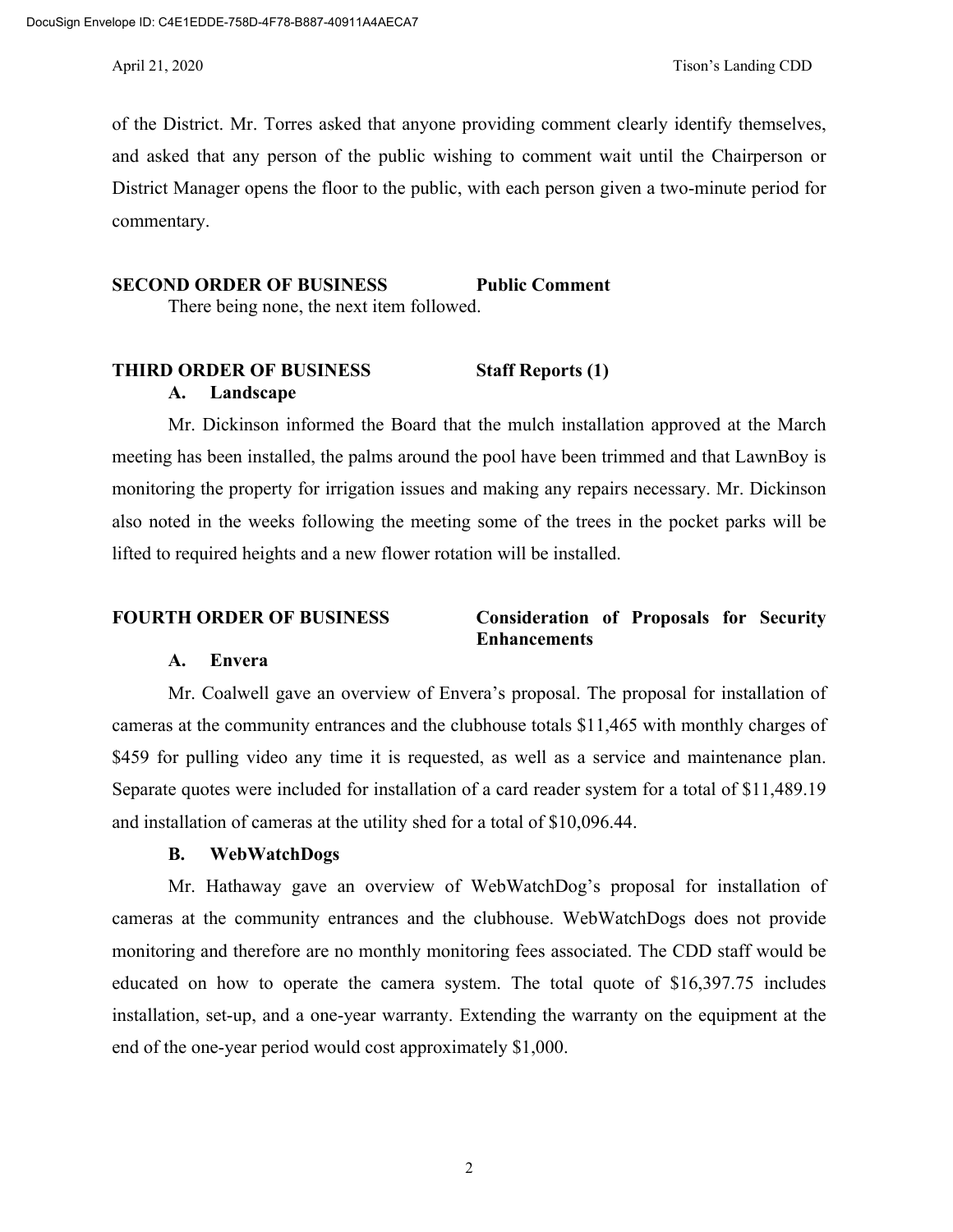Following presentations from both security companies the Board discussed the proposals. Mr. Torres informed the Board the proposed FY21 budget consists of \$55,000 in capital outlay and \$65,000 dedicated for capital reserves based on guidance from the Board at the March meeting and that the budget, if approved as presented in the agenda package, will result in a \$168 increase per unit for Fiscal Year 2021. Mr. Torres also noted due to the budget amendment that is being presented later in the meeting, \$60,000 had to be pulled from capital reserves and capital outlay to be put into the general fund account to balance the account due to increased expenses. Mr. Torres expressed concern over the balance of the capital reserves noting the current remaining balance of capital reserves is at \$143,000 and does not include items pending on the storage shed project so the balance will be closer to \$100,000. The Board was in agreeance that more quotes are needed on a card reader system and made the following motion to approve Envera's proposals to install cameras at two locations.

> On MOTION by Mr. Kirsch seconded by Ms. Waldhauer with Ms. Timmons opposed Envera's proposals for installation of cameras totaling \$25,302 with monthly charges of approximately \$784 was approved with a vote of 4-1.

## **FIFTH ORDER OF BUSINESS Approval of Minutes of the March 5, 2020 Meeting**

On MOTION by Mr. Plourde seconded by Ms. Timmons with all in favor the minutes of the March 5, 2020 meeting were approved as presented.

## **SIXTH ORDER OF BUSINESS Consideration of Resolution 2020-02, Amending the FY20 General Fund and Capital Reserve Fund Budgets**

Mr. Torres stated the items in parentheses were the items that required a decrease and

the items outside of the parentheses are the items that required and increase.

On MOTION by Mr. Kirsch seconded by Mr. Richardson with all in favor Resolution 2020-02, Amending the FY20 Budget was approved.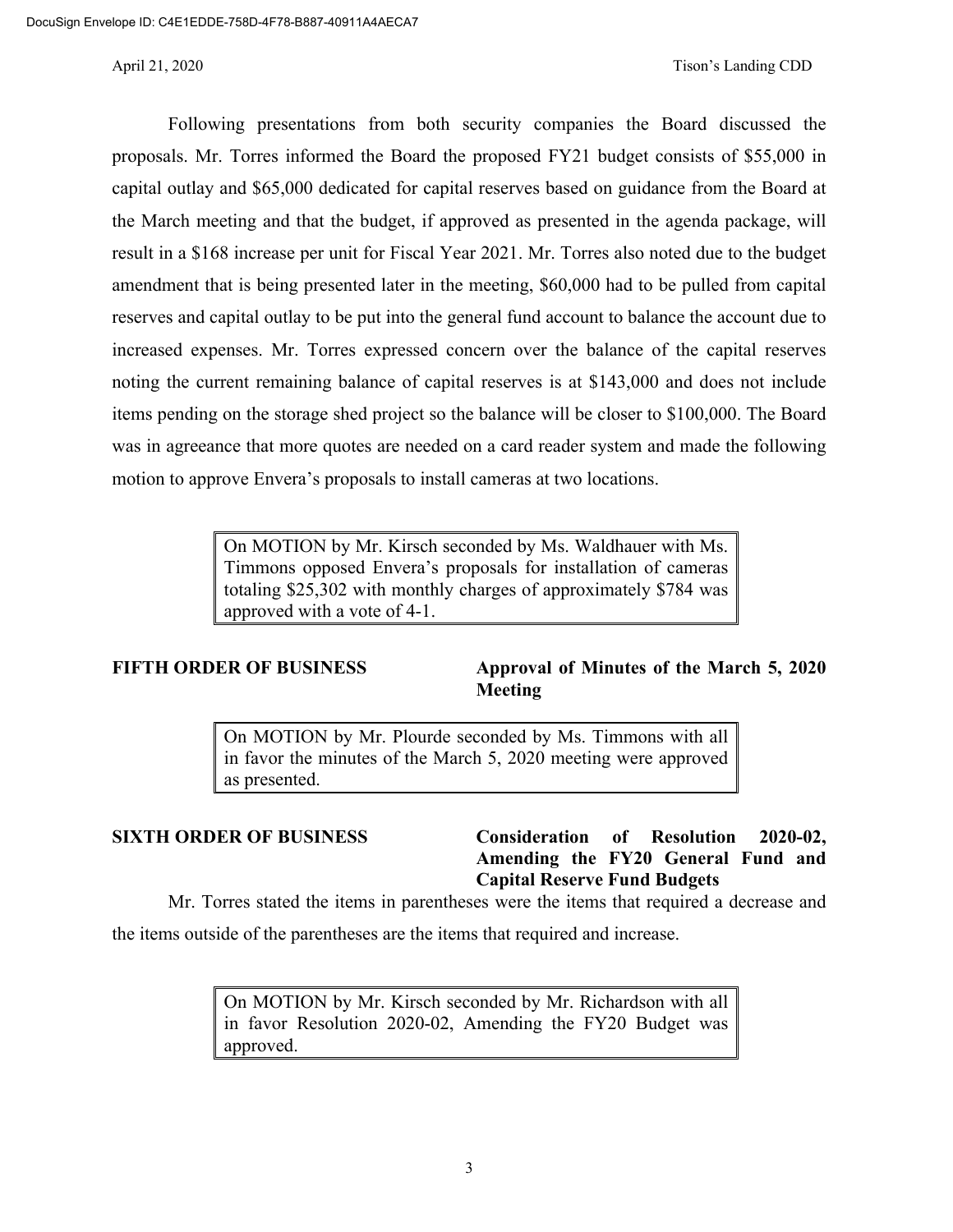**SEVENTH ORDER OF BUSINESS Consideration of Resolution 2020-03, Approving the Proposed Budget for Fiscal Year 2021 and Setting a Public Hearing Date for Adoption**

Mr. Torres gave an overview of the proposed Fiscal Year 2021 budget and noted if the budget is approved as presented it will result in an increase of \$168.24 per unit. Mr. Torres suggested increasing the Supervisor Fee and Security Monitoring line items, pulling the amount needed to increase those lines from the Capital Outlay line item.

Mr. Kirsch asked about issuing bond debt to fund improvements versus increasing capital outlay.

Mr. Torres responded the next step would be to invite an underwriter to a future meeting to give a presentation to the Board on the options and noted he would reach out to MBS Capital Markets, LLC.

Mr. Knight noted a preference of a physical meeting for the public hearing on the budget.

Mr. Torres suggested setting the public hearing for June 25, 2020 as originally planned, and if necessary, to hold a physical meeting the date could be moved later into July. The location of the meeting is to be determined due to the uncertainty of meeting attendance and available locations.

> On MOTION by Mr. Kirsch seconded Mr. Richardson with all in favor Resolution 2020-03, approving the proposed Budget for Fiscal Year 2021 and setting the public hearing date at June 25, 2020 with the location to be determined was approved.

## **EIGHTH ORDER OF BUSINESS Update on Storage Facility Project**

Mr. Perry informed the Board he is waiting on the manufacturer of the storage facility responsible for installing the structure to send a signed and sealed copy of the plans, however due to the pandemic Carolina Carports staff has not been available.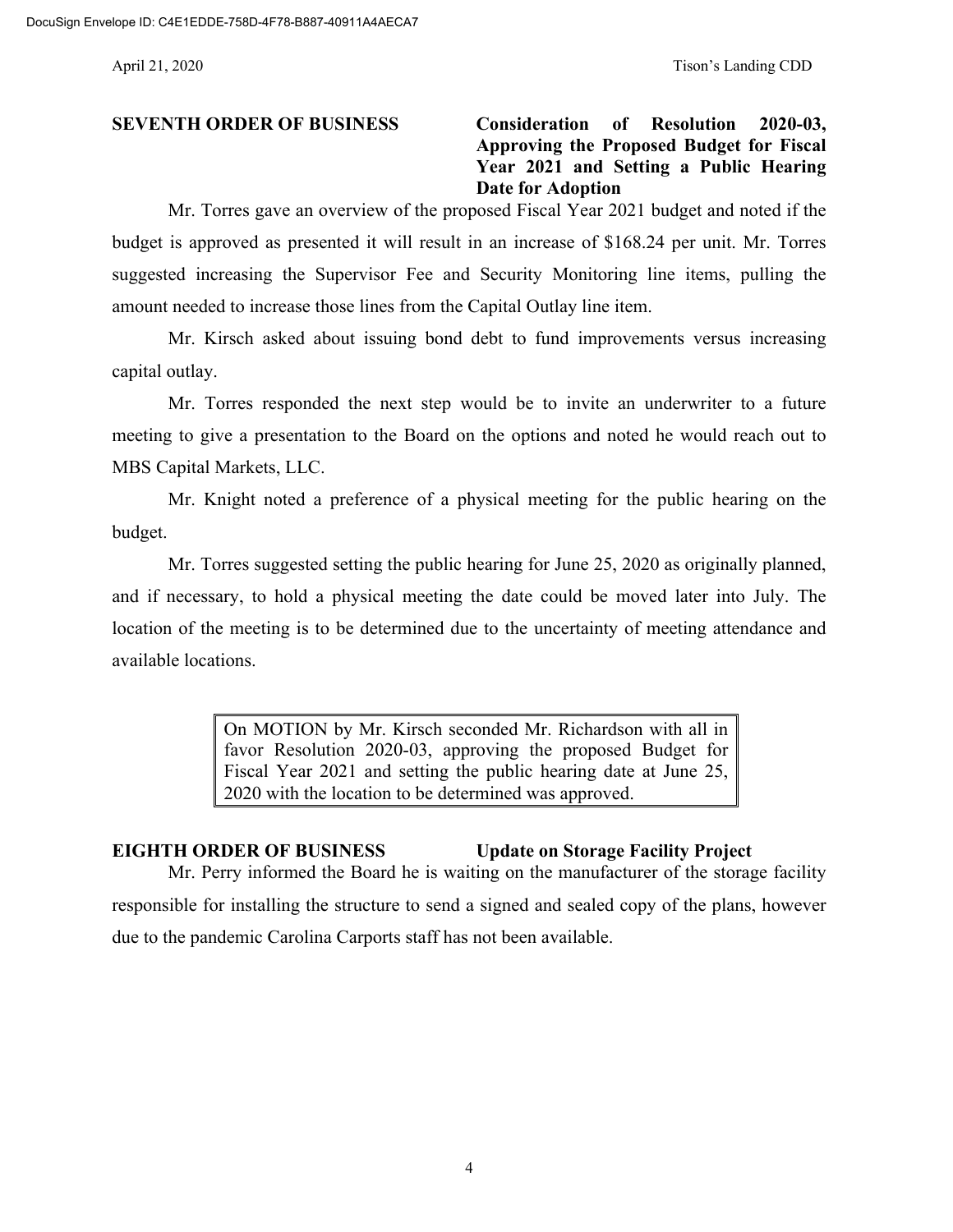#### **TENTH ORDER OF BUSINESS Staff Reports (2)**

### **A. District Counsel**

Mr. Knight informed the Board the qualifying period for anyone wanting to run for the Board of Supervisors seats with terms expiring in 2020 is noon on June  $8<sup>th</sup>$  through noon on June 12<sup>th</sup>, and to do so they would need to contact the Duval County Supervisor of Elections.

### **B. District Manager**

Mr. Torres noted he would continue to work with the Chair and staff on a plan for reopening the amenity facilities and in doing so will follow the federal and state guidelines.

### **C. Amenity Manager - Memorandum**

Ms. Harden gave an overview of her memorandum, a copy of which was included in the agenda package.

## **D. Field Operations Manager – Proposals Included for Consideration along with Monthly Report**

Mr. Perry gave an overview of the operations report, a copy of which was included in the agenda package and presented multiple proposals. The first proposal presented was for painting the amenity center floors for \$9,995. The second proposal presented was for the purchase of LED light bulbs to replace all of the parking lot lights to increase longevity and brightness. Renting a lift would also be necessary to change the light bulbs. The cost of the light bulbs totals \$227.88 and the cost of the lift rental is \$225 for one day.

> On MOTION by Ms. Timmons seconded Mr. Plourde with all in favor an amount not to exceed \$500 for purchase of LED light bulbs and rental of a lift was approved.

The third proposal Mr. Perry presented was for an ADA pool chair lift at a cost of \$5,599.83. Mr. Perry informed the Board a proposal from Crown Pools was previously approved for installation of a chair lift, however Crown Pools has rescinded their proposal due to the foundation and drainage in the area of installation. All Weather was asked to provide a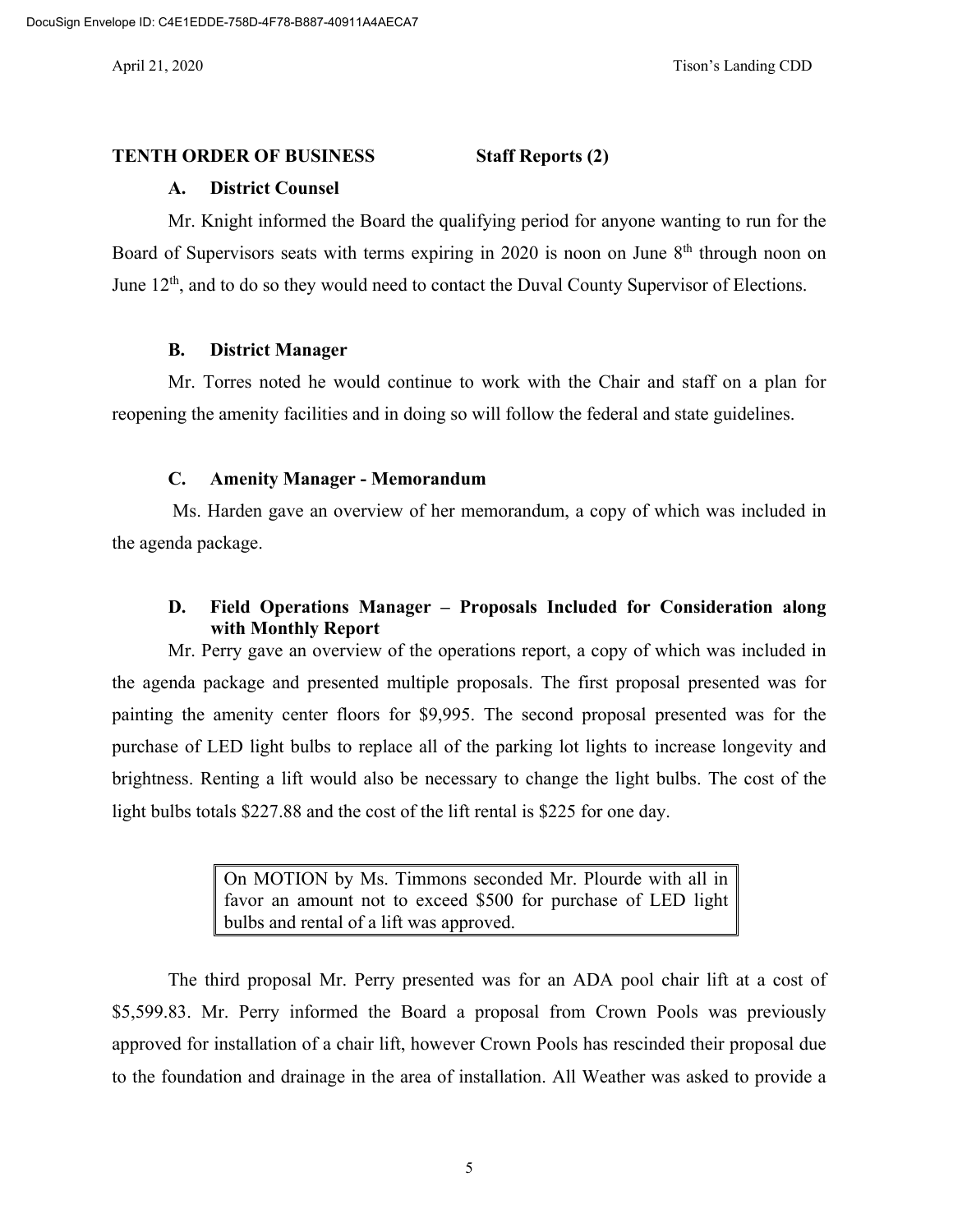proposal to install a footer at a cost of \$930 and CDD staff will purchase the chair and install in-house.

> On MOTION by Ms. Timmons seconded Mr. Kirsch with all in favor an amount not to exceed \$6,600 for purchase of a pool chair lift and installation of a footer was approved.

Mr. Perry presented the possibility of refurbishing the entry monument signs in-house.

The Board agreed to the project and Ms. Timmons suggested staff work with Ms. Waldhauer on color options.

# *The following item was taken out of order.* **TWELFTH ORDER OF BUSINESS Financial Statements A. Balance Sheet and Statement of Revenue & Expenditures**

Mr. Torres gave an overview of the financial statements, copies of which were included in the agenda package.

# **B. Assessment Receipt Schedule**

Mr. Torres stated you are 100% collected.

# **C. Check Run Summary**

Mr. Torres stated the check register totals \$83,145.67

On MOTION by Mr. Kirsch seconded by Ms. Timmons with all in favor the check register was approved.

### **TENTH ORDER OF BUSINESS Supervisors' Requests / Audience Comments**

# **Supervisors' Requests**

Ms. Timmons requested Ms. Harden organize a community party once the Governor's Executive Order is lifted and conditions allow for such.

# **TWELFTH ORDER OF BUSINESS Next Scheduled Meeting**

Mr. Torres stated the next scheduled meeting is June 25, 2020 at 6:00 p.m. Myself, Mr.

Kirsch, and Mr. Knight will work on rescheduling if the date needs to be changed.